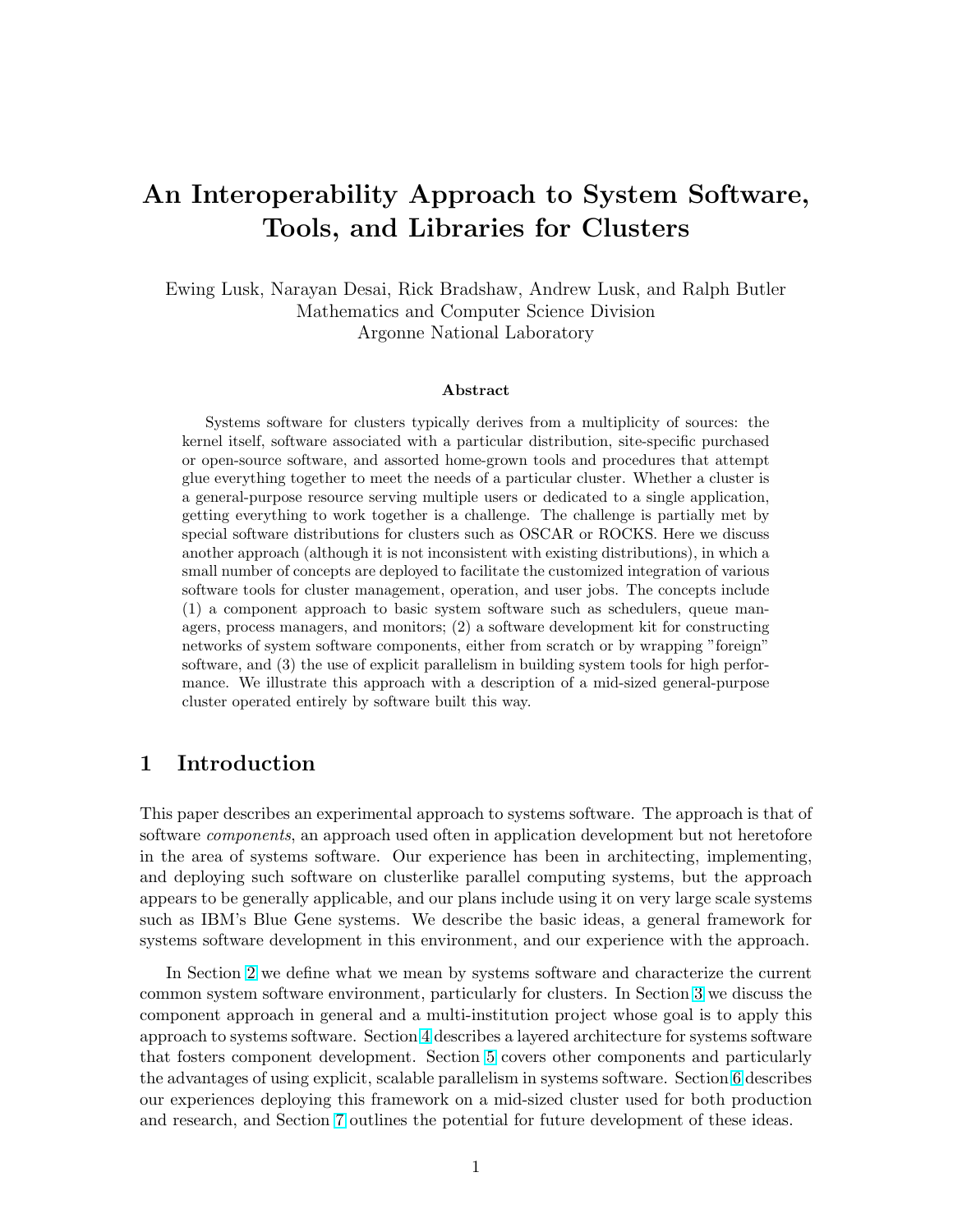### <span id="page-1-0"></span>2 Systems Software for Clusters

By "cluster systems software" we mean the collection of programs, invoked by both systems administrators and users, for configuring and maintaining individual nodes, together with software involved in submission, scheduling, management, monitoring, and termination of parallel user jobs. We don't include single-node, cluster-agnostic software such as compilers or single-node operating systems, although exceptions occur in the case of kernel modules related to parallelism, such as those necessary for the implementation of parallel files systems or collective system calls. Cluster systems software can include 'grid" middleware, but we do not discuss that here. We consider it to include parallel user tools, such as parallel versions of common shell commands and an MPI implementation (which must necessarily interact with scheduling and process management).

In general, cluster systems software is what makes a cluster a *cluster* instead of a collection of individual computers. In some cases, a key ingredient is the scalability of system management functions. Operations that would be straightforward on a single machine need to be done differently if they are to be repeated consistently on a large number of nodes.

The traditional approach to cluster system software is ad hoc. That is, system administrators assemble a workable collection of tools that are developed without an overall system architecture that involves parallelism. Low-level tasks are often accomplished by shell scripts that "parallelize" sequential utilities by looping over rsh or ssh to a set of nodes, which is inherently nonscalable. Some general-purpose tools, like pdsh [\[16\]](#page-10-0), have emerged to improve the scalability of this approach.

A number of monolithic "resource management systems" are in use, such as PBS [\[15\]](#page-10-0) and LSF [\[10\]](#page-10-0), which handle a subset of systems tasks, particularly management of user parallel jobs. A small amount of component-like functionality is available, such as the Maui scheduler, which provides a sophisticated parallel job scheduling capability without being necessarily integrated with other functions such as process initiation or monitoring. A number of "packages of packages" are available, such as OSCAR [\[14\]](#page-10-0) and ROCKS [\[11\]](#page-10-0), which attempt to provide a consistent collection of cluster software, a difficult goal in its own right. Finally, some nontraditional approaches, such as bproc [\[8\]](#page-10-0), provide an unusual abstraction for cluster software execution. In all these approaches, software integration occurs "manually"; that is, the global collection of system software depends on individual implementations rather than on a well-defined set of interfaces.

The work described here was motivated by the operation of two clusters at Argonne National Laboratory, one for research and one for production use. A year ago we were using OpenPBS and the Maui scheduler on our research cluster, called Chiba City, along with other aspects of the traditional paradigm. On the production cluster, Jazz, we use PBSPro, the supported version of OpenPBS. These tools have been satisfactory for traditional users, but we became increasingly dissatisfied with this monolithic, inflexible approach, especially on the research cluster. There the normal administrative overhead was augmented by unusual requirements, such as the need to build special kernel versions for the duration of a scheduled job or to provide root access for the nodes scheduled for a job. These requirements were in addition to the needs common to all clusters: elimination of manual sequential tasks on a several-hundred-node cluster, support for thinking "collectively" in order to have a scalable conceptual approach to systems management, and the need for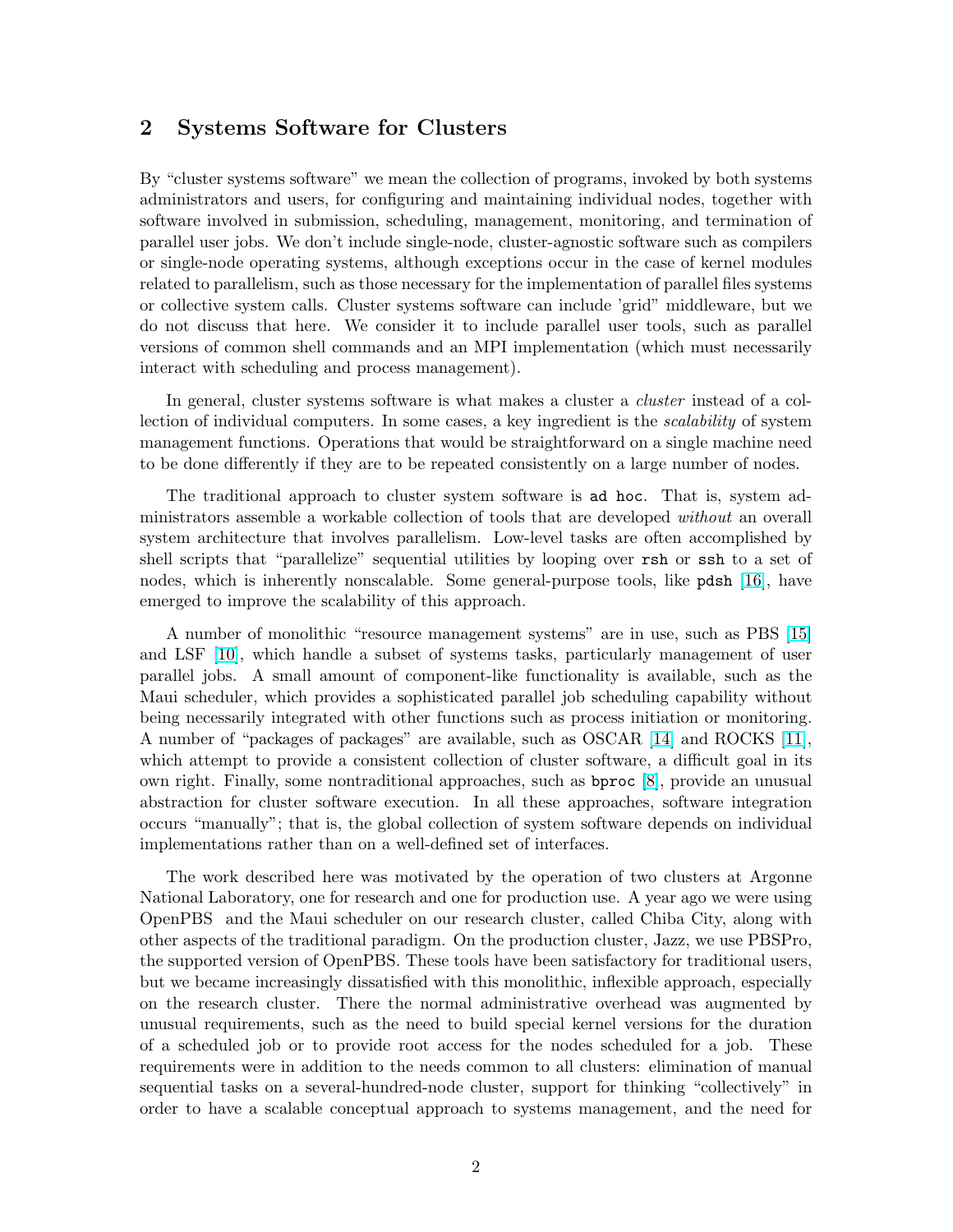<span id="page-2-0"></span>simplicity and "elasticity" (the opposite of brittleness).

Although most of this work was carried out in the context of finding a replacement architecture for cluster systems software, the ideas apply to any computer system where parallelism, flexibility, and scalability are required.

# 3 The Component Approach

Clemens Szyperski [\[20\]](#page-10-0) has defined software components as follows:

A software component is a unit of composition with contractually specified interfaces and explicit context dependencies only. It can be deployed independently and is subject to composition by third parties.

The expected benefits of components include

- 1. localization of functionality to encourage reuse,
- 2. the ability of components to evolve or be replaced without affecting the overall system, and
- 3. the possibility of assembling disparate components in ways not envisioned by the individual component implementers.

The Scalable Systems Software SciDAC Project [\[19\]](#page-10-0) has as its goal the exploration of a component approach to systems software with the objective of achieving precisely these benefits. The work described here is the result of our participation in that project and the process of applying its approach to our own systems. The result has been a new paradigm for the development and deployment of systems software.

The central idea is to replace monolithic resource management systems with a collection of simple, single-function components with published interfaces to other components. These components can be wrappers for existing programs, all-new software designed to deliver new functionality, or even throwaway, lightweight components designed for temporary use. This third type of component motivates our desire to make it particularly easy to implement a component.

Essential for this approach is a uniform but flexible communication infrastructure that makes component interconnection simple, reliable, and secure. Furthermore, the process management component needs to provide scalable support for parallel jobs, whether initiated by a user, a system administrator, or another component.

We make component creation convenient by supplying a software development kit (SDK), described in Section [4.4.](#page-5-0) Certain parallel tools and components are written in MPI for scalability and performance (See Section [5.4\)](#page-8-0). The net result is that systems management becomes easier. Since one can easily substitute individual components into the system to adapt it to varying requirements, intercomponent communication code needs to be done only once, and individual components can be adapted to local requirements.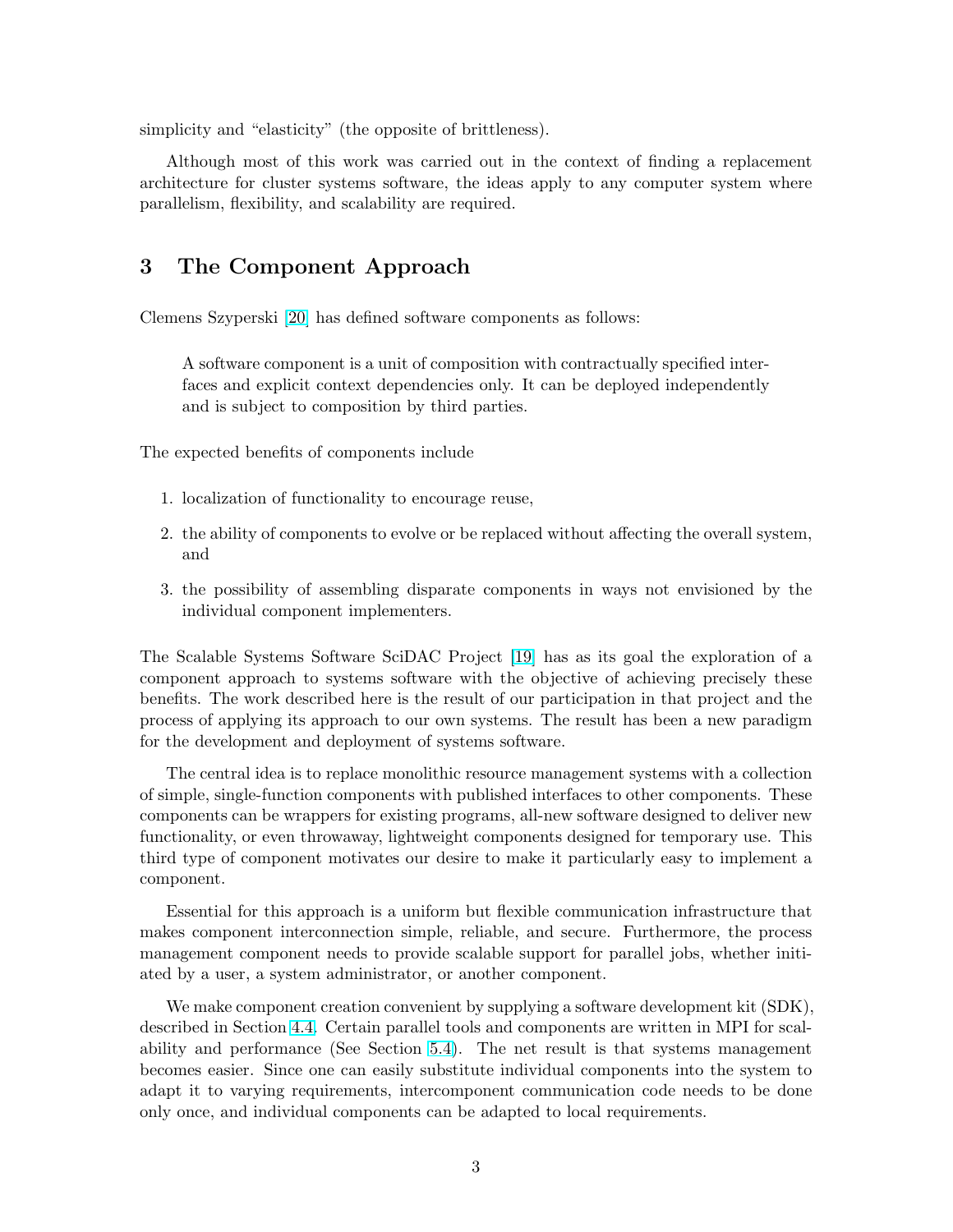### <span id="page-3-0"></span>4 The "Stack"

In this section we describe the environment in which components operate and how the are written. We present this environment from the bottom up: wire protocols, the communication library, an XML syntax style, the SDK for creating components, and the components themselves. We provide some detail on the process manager because it is a critical component.

#### 4.1 Wire Protocol

The SSS Project decided at an early stage that intercomponent communication would be over sockets and would consist of character data in XML format. This decision reflected the ubiquity of sockets on most machines and operating systems, together with the availability of XML parsing libraries in most languages. Thus, components would not be constrained by platform or language, and tedious input editing could be eliminated by choosing an XML style that allows validating parsers to do most of the work, operating from published XML schemas.

This approach to communication still leaves other decisions to be made (or avoided). The exact XML schemas that define the interfaces to each component must be agreed to; defining these APIs has been a primary activity of the SSS project. The XML "style" can vary greatly: which data items are entities and attributes, the types of values, and so on. In Section [4.3](#page-4-0) we discuss some of the issues involved in choosing an XML style. The framing of messages needs to be defined: what constitutes a complete XML message to be parsed. Moreover, security issues need to be addressed, including the possible use of passwords and encryption.

The approach we have taken is allow multiple wire protocols in the communication library and make it easy to add more to meet local requirements. The communication library (Section 4.2) hides the choice of wire protocol from the component implementor. Example protocols currently included are "basic" (with a challenge/response mechanism for security), HTTP, and SSSRMAP (used by a subcollection of the SSS project components.) Others can be added by contributing a simple module to the communication library. (In each case, interaction between components consists of a message and its response, after which the socket connection is broken.)

#### 4.2 Communication Library

The purpose of the communication library is to hide the details for intercomponent communication from the component implementor. The send/receive *library* handles synchronous communication. It currently has bindings for Python, Perl, C, C++, and Java, permitting components to be written in any of these languages. In addition to the library itself, two specific components support it:

• The *service directory* maintains contact information for each running component. When components begin execution, they register themselves with the service directory. Any component can contact the service directory (at a "well-known" host/port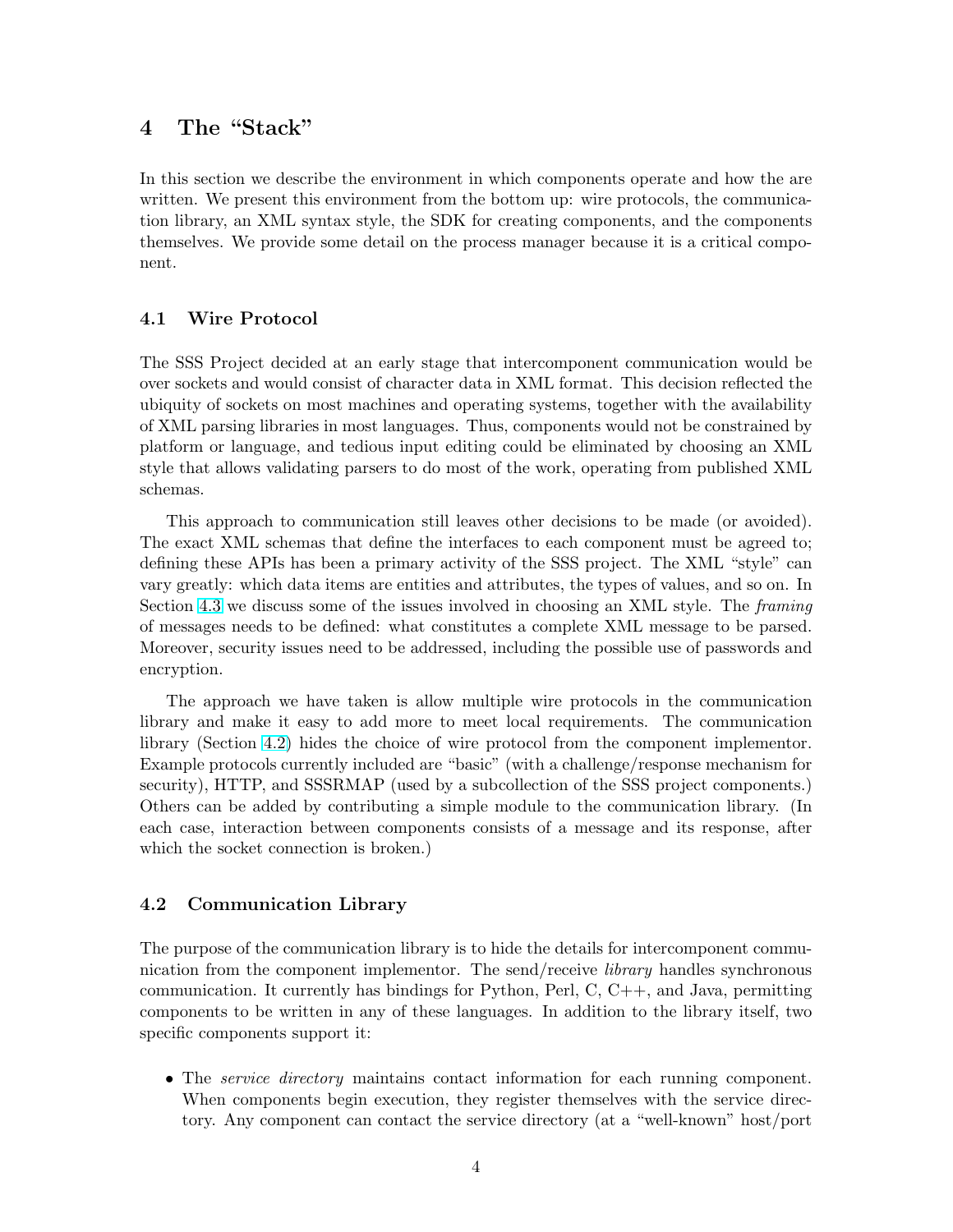<span id="page-4-0"></span>address) and ask by name for communication information on other components. The information consists of the state of that component, a host/port on which it can be contacted, and the wire protocol used by that component. Once this information is stored in the component, under ordinary circumstances the service directory does not have to be contacted again.

• The event manager handles asynchronous intercomponent communication. As part of its interface, each component documents what events it generates. For example, the process manager generates an event (notifies the event manager) when a job completes. Other components can register with the event manager to receive notification of certain events they are interested in that are generated by other components, and then act on them accordingly.

#### 4.3 XML Style

The messages that flow among components accomplish three things:

- 1. Match a set of objects in the target component's data store, either identifying them or constructing them.
- 2. Apply a function (with arguments) to that set of objects.
- 3. Specify the content of a return message.

The XML content of these messages can vary from quite short and simple to long and highly structured (such as when an object-creation message or the response to a query is large.) For such cases scalability is an important aspect of the XML schema design.

The choice of XML style is governed by a number of considerations, not all of them consistent with one another.

- Completeness. It is important to be able to express in syntax all of the semantics that the components need or can supply.
- **High Value of Validation.** XML validation is a powerful tool but can be weakened by a poor choice of XML style. A schema that is too abstract can reduce the value of validation by considering too many messages to be valid, so that significant input editing must be done by the component itself. We prefer a concrete style that permits function signature checking as part of XML validation. This simplifies component code and allows a significant amount of the interface definition to be expressed in the formal language of an XML schema.
- Readability. It is not essential, but certainly desirable, that a human be able to read and understand the XML text.
- Conciseness. XML is wordy enough as it is. One wants messages to be no longer than necessary, although this goal can conflict with that of readability. Here one has choices that affect scalability, and a good XML style will allow one to refer to many objects collectively.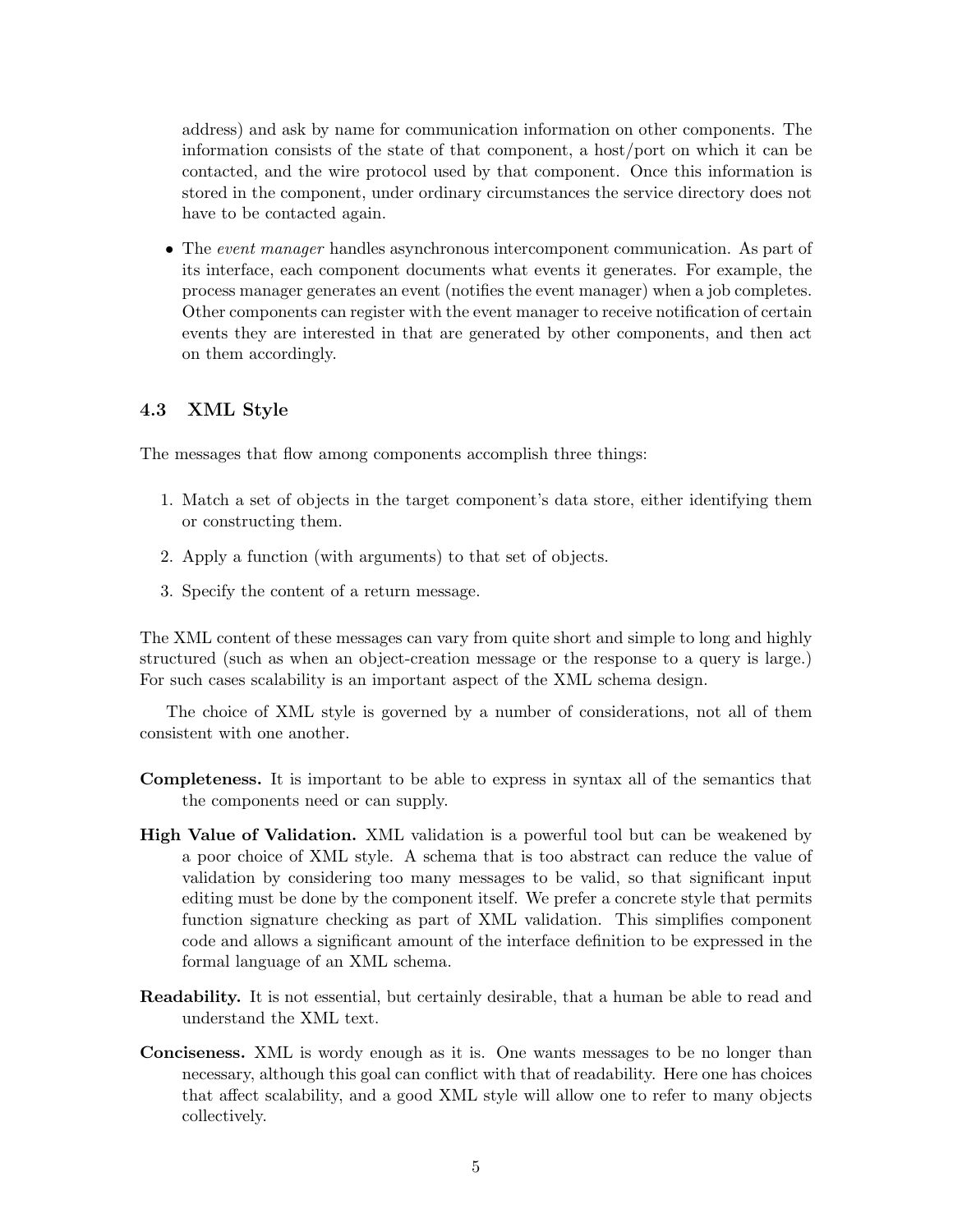<span id="page-5-0"></span>Atomicity. It is necessary to avoid the race conditions that arise when one first queries a component and then sends a separate command based on the response. Rather, one wants the syntax to support race-free semantics, in which objects are identified and acted upon as the result of a single message, as described above in the three functions of a message.

An example of the XML syntax that we use is the following:

```
<SignalProcessGroup signal='SIGINT'>
  <ProcessGroup>
     <PGID>72</PGID>
  </ProcessGroup>
</SignalProcessGroup>
```
This example sends the signal "SIGINT" to the process group with PGID 72.

#### 4.4 Software Development Kit

The idea of a software development kit is to accelerate application development by providing prepackaged versions of functions that any application will need. The goal is to allow the application writer to focus solely on the application logic that cannot be anticipated by the developer of the infrastructure. We consider the lower level of the SDK to be the communication infrastructure, consisting of the service directory component, the event manager component, and the communication library. There remain, however, a set of necessary component services that are independent of any particular component. These include the following:

- Registration/deregistration with the service directory
- Initiating/terminating logging
- Setting up error reporting
- The basic select loop, with connection error handling
- Socket setup/cleanup
- XML parsing
- XML validation
- Message parsing

Our approach has been to encapsulate these services in two Python classes that are available for subclassing:

- Server
- Event Receiver a special case of the Server class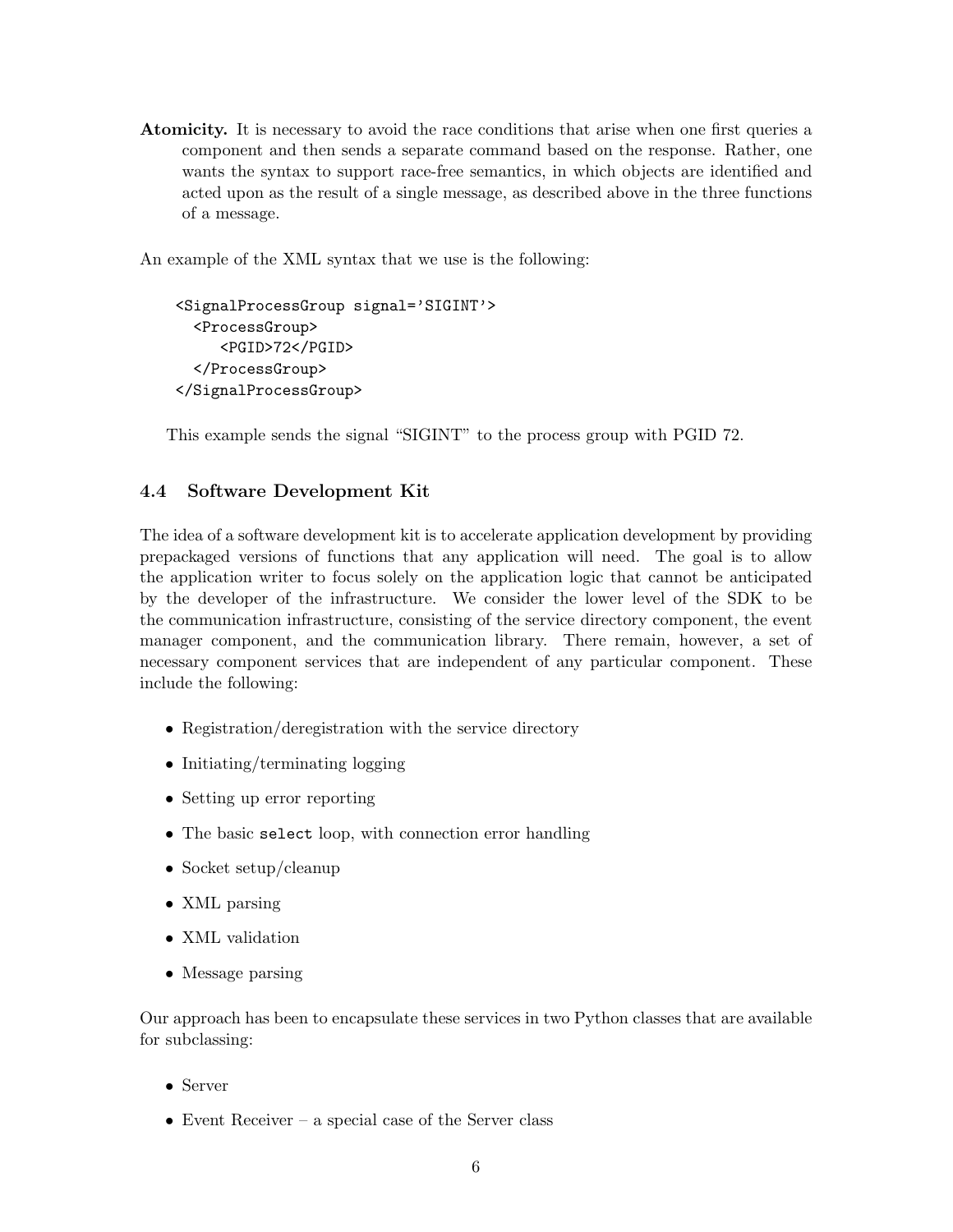Thus the SDK currently supports writing components in Python, although the same approach could be taken for other languages.

We give an example of a minimal component. This is an "echo server" that simply sends back whatever text message is sent to it. We illustrate its use by also writing an "echo client" to try out the echo server. Here is the server:

```
#!/usr/bin/env python
```

```
from sss.server import Server
class Echo(Server):
   \text{L} implementation = \text{P} echo' # set log name
   \text{1-component} = 'echo' # component answers to 'echo'
   __dispatch__ = {'echo':'HandleEcho'} # call HandleEcho method
                                        # for echo messages
   __validate__ = 0 \qquad # no schema for this component
   def HandleEcho(self, xml, (peer,port)):
         return xml
if _{\_name\_} == '_{\_main\_}':
   e = Echo()e.ServeForever()
```
This example server makes extensive use of the Server class from the SDK. It provides all steps common to component setup and operation. Instances of the Server class use a dispatch table to find handlers for messages. In this case, the function "HandleEcho" is used to process messages with the top-level tag "echo."

Here is the client:

```
#!/usr/bin/python
from os import getpid
from sss.ssslib import comm_lib
c = comm\_lib()h = c.ClientInit('echo')
c.SendMessage(h, "<echo><pid id='%s'/></echo>" % (getpid()))
response = c.RecvMessage(h)
c.ClientClose(h)
print response
```
This example client connects to the component "echo" and sends a varying message to it. It reads the response, completes communication with the "echo" component, and prints the response it received.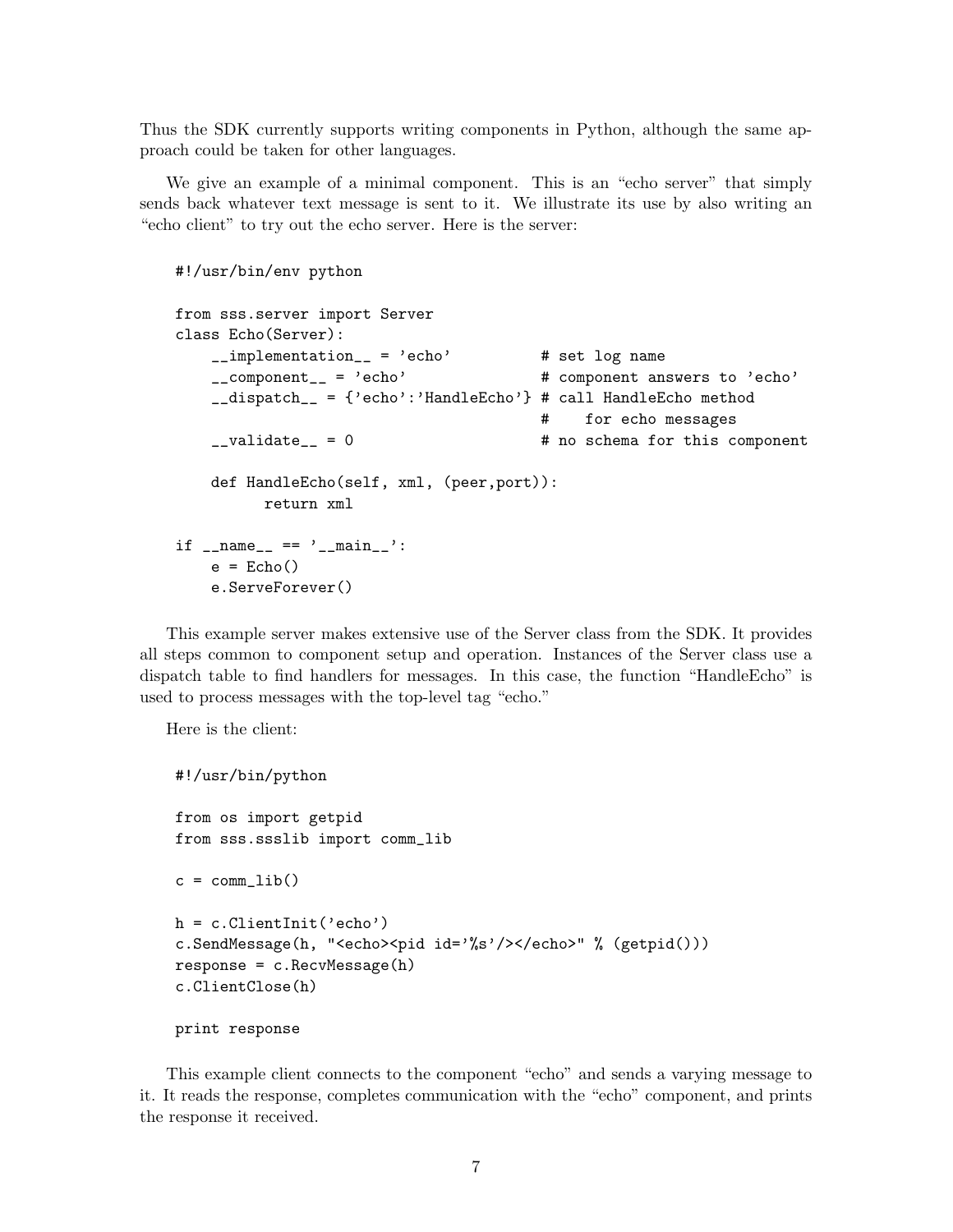### <span id="page-7-0"></span>5 Parallel Systems Software for Clusters

While a component architecture provides a number of useful software-engineering properties, none of them are inherently parallel (or scalable) in nature. This component architecture mainly provides scalability benefits through the process management system. In traditional Unix-based systems, many process management systems are typically used in the course of a single user session. Users may use ssh to initially log in, while their jobs may use a spawning mechanism integrated into the queuing system. Once their jobs are executing, they may use yet another process management system such as rsh to start their parallel processes.

In component-based systems, there is a single, unified implementation of any given function. In this particular system, the process management system provides all processes with the bootstrapping information needed for their initialization as MPI processes. Hence, any process can easily become an MPI process. MPI processes can use a variety of libraries for tasks ranging for parallel algorithms to scalable I/O. This further eases the development of highly scalable programs for all sectors of system programming. Systems software has typically lagged behind applications in terms of sophistication; this approach allows system software to take advantage of the same libraries as applications.

A number of systems are crucial to the overall environment on our test system yet do not fit the component model we have focused on so far. We include them to give a complete picture of the system environment seen by users.

#### 5.1 MPI Library

Both user applications and the system tools rely on a robust MPI implementation. We use MPICH2 [\[12\]](#page-10-0) to provide a complete MPI-2 implementation. Startup of MPI applications in batch mode occurs through the queue manager, scheduler, and process manager components described above. Interactive MPI jobs can be started with the standard mpiexec. One benefit of considering a process management component abstractly (rather than as part of an MPI implementation, for example) has been that a large number of features were defined, most of which have made their way into MPICH2's mpiexec, rendering it more powerful and flexible than it would have been otherwise.

#### 5.2 Parallel I/O

For scalability and high performance, we use the parallel file system PVFS2 [\[17\]](#page-10-0), the secondgeneration of the Parallel Virtual File System. [\[2\]](#page-9-0). Users access parallel I/O either directly through the parallel I/O functions in the MPI-2 Standard [\[6\]](#page-10-0) or through application-oriented libraries such as HDF5 [\[7\]](#page-10-0) or PnetCDF [\[9\]](#page-10-0).

#### 5.3 MPI-Based User Tools

The Scalalbie Unix Tools exploit fast MPI startup [\[1\]](#page-9-0) to provide parallel versions of familar user commands such as ps, ls, cp, or find. For details, see [\[13\]](#page-10-0).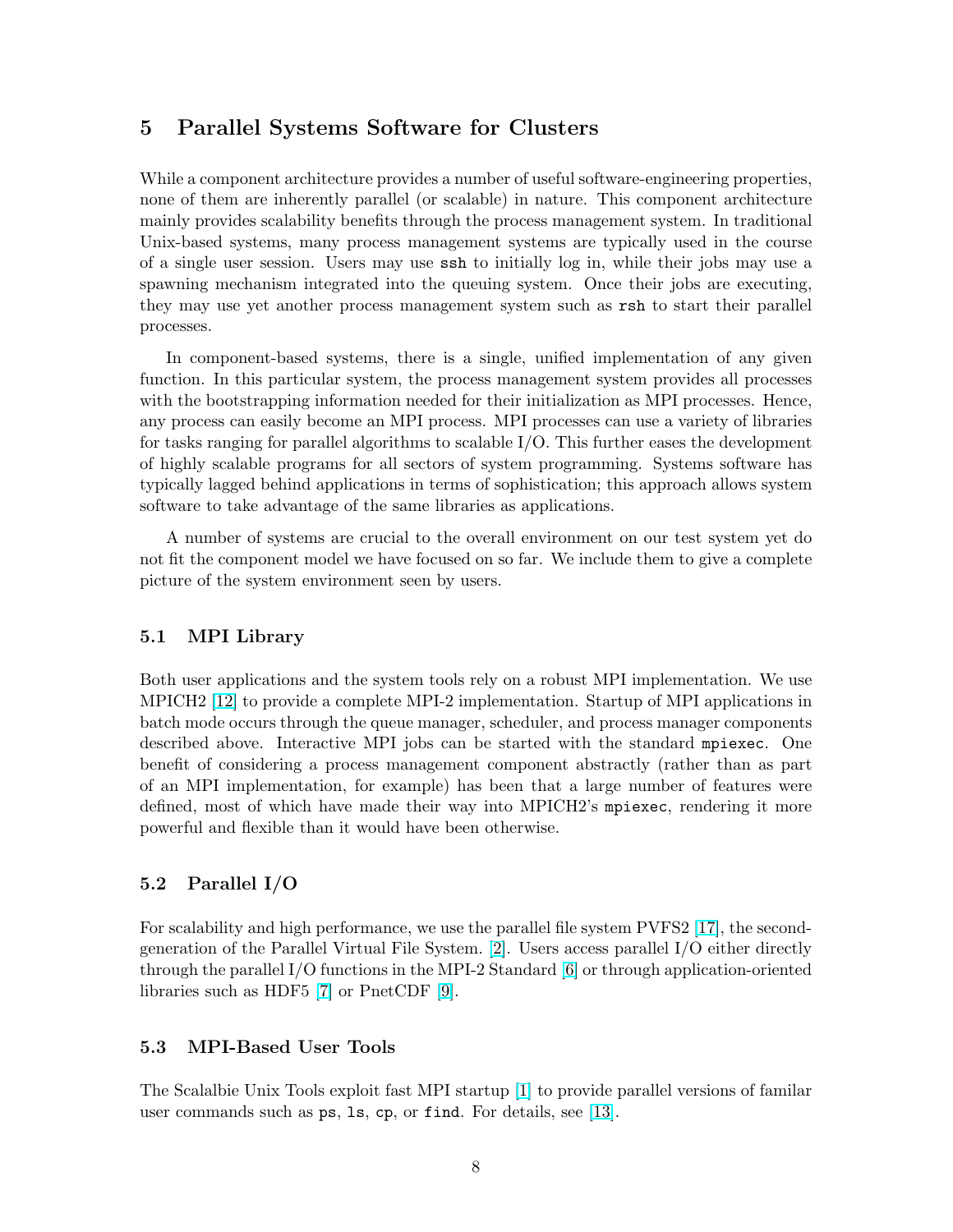#### <span id="page-8-0"></span>5.4 MPI-Based System Tools

The ease of MPI program integration has improved the adoption of MPI for system tasks. On our development system, we have replaced all tools formerly using ad hoc parallelism with MPI analogues.

Our development system has no global file system. To support user jobs, we have implemented a file staging system that handles input staging and output return. We have also implemented a parallel file tree synchronization tool, similar to rsync [\[18\]](#page-10-0). Moreover, we have written a parallel shell that implements the PMI interface, which MPICH2 processes use to bootstrap. This allows the shell, MPISH, to start MPI processes in an environment similar to serial Unix shells.

In each case, we found that the MPI versions of these tools performed substantially better than the pseudo-parallel versions. Code volume was smaller and error handling better in the MPI versions as well. These experiences and performance numbers are detailed in [\[4\]](#page-9-0). Details about MPISH and its execution model are available in [\[5\]](#page-10-0).

### 6 Experiences with the New Paradigm

We have installed our collection of components on our 200-node research cluster as a complete set of system software, replacing our PBS/Maui/homebrew collection of system software. A list of components we are running includes the following:

- Service Directory a component location component
- Event Manager asynchronous messaging
- Node State Manager tracks node states and runs diagnostics
- Build and Configuration Manager manages node configurations
- Process Manager starts parallel jobs, supports MPI
- Scheduler simple scheduler with first-come, first-serve, backfill, and preemption.
- Queue manager coordinates job execution with the scheduler, running multiple job steps
- Account Manager matches users with their projects

Overall, we characterize this experience as a success. The machine has been running with our software, and users, for eighteen months. The code volume actually running the system has been dramatically reduced; we estimate that our development system is running with 18,000 lines of systems software code. For this reason, the systems software has become a modifiable entity for systems managers. It is now far easier for them to tailor system software to a particular system, while retaining compatibility through the use of the component interfaces. This experience has been described in detail elsewhere [\[3\]](#page-9-0).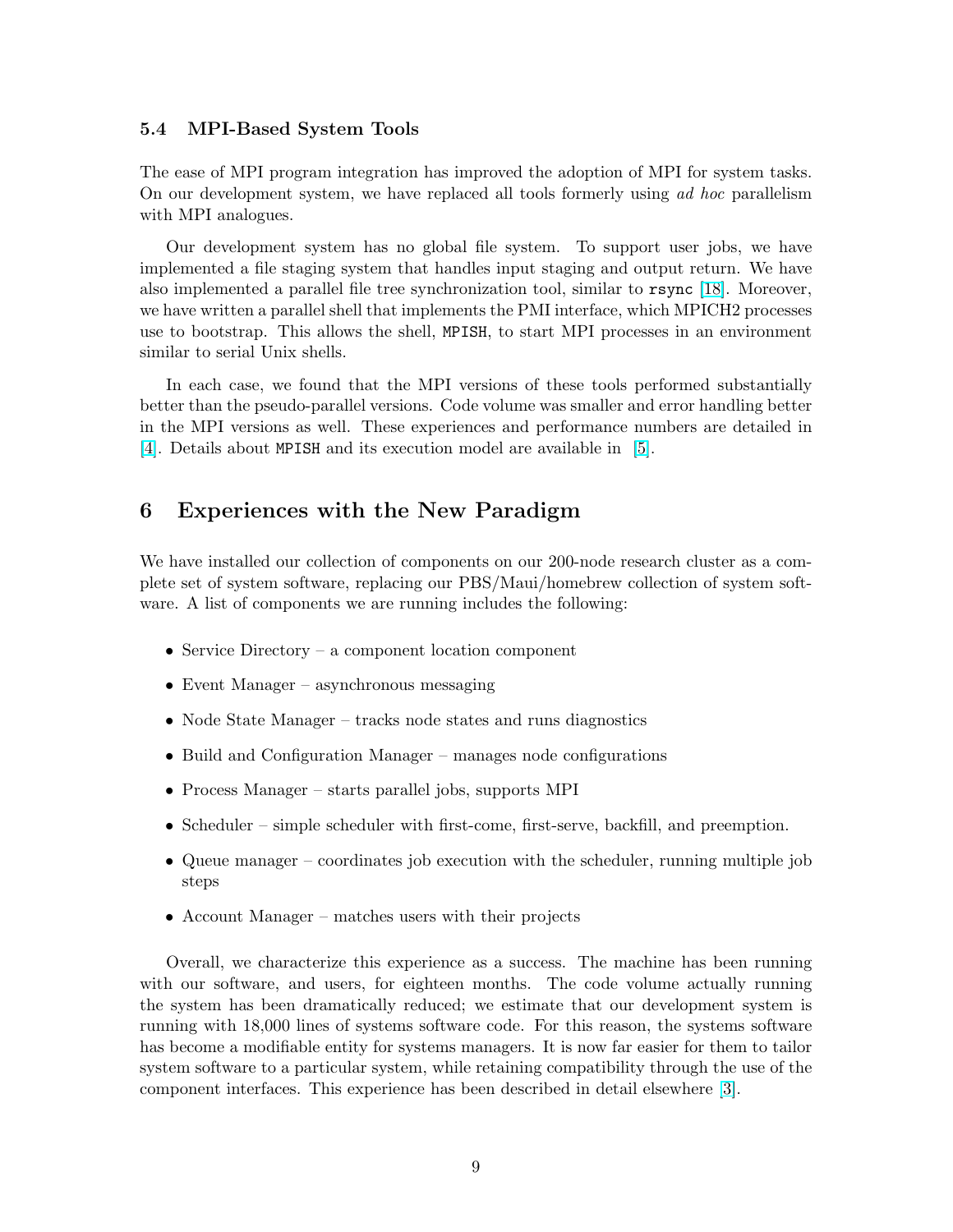# <span id="page-9-0"></span>7 Conclusion

We have described a component-based approach to the design and implementation of system software. We find this a promising architecture for building scalable computing environments, especially when combined with other approaches to scalable parallelism. Considerable work remains to be done in this area. Systems software in general, particularly for large-scale systems, needs more attention paid to fault tolerance, security, and scalability. We are confident that the component approach we have outlined here, by providing a way for different parts of the system to evolve separately, can accelerate these developments. In addition, components make the entire system management enterprise more "programmable," while an MPI approach to systems operation can allow one to think and operate more collectively and thus more scalably. One can envision a sequence of operations like

collective operation on nodes allreduce on the local return codes split nodes into "communicators" collectively handle those where the operation succeeded collectively handle those where the operation failed

This approach may even lead to high-level parallel language in which to write a program for running a cluster autonomically. The implementation of this language is likely to build on systems software components of the type we have described here.

### 8 Acknowlegment

This work was supported by the Mathematical, Information, and Computational Sciences Division subprogram of the Office of Advanced Scientific Computing Research, Office of Science, U.S. Department of Energy, under Contract W-31-109-ENG-38.

### References

- [1] R. Butler, N. Desai, A. Lusk, and E. Lusk. The process management component of a scalable system software environment. In Proceedings of IEEE International Conference on Cluster Computing (CLUSTER03), pages 190–198, 2003.
- [2] Philip H. Carns, Walter B. Ligon III, Robert B. Ross, and Rajeev Thakur. PVFS: A parallel file system for linux clusters. In Proceedings of the 4th Annual Linux Showcase and Conference, pages 317–327, Atlanta, GA, October 2000. USENIX Association.
- [3] N. Desai, R. Bradshaw, A. Lusk, E. Lusk, and R. Butler. Component-based cluster systems software architecture: A case study. In Proceedings of IEEE International Conference on Cluster Computing (CLUSTER04), 2004.
- [4] Narayan Desai, Rick Bradshaw, Andrew Lusk, and Ewing Lusk. MPI cluster system software. In Dieter Kranzlmuller, Peter Kacsuk, and Jack Dongarra, editors, Recent Advances in Parallel Virutal Machine and Message Passing Interface, number 3241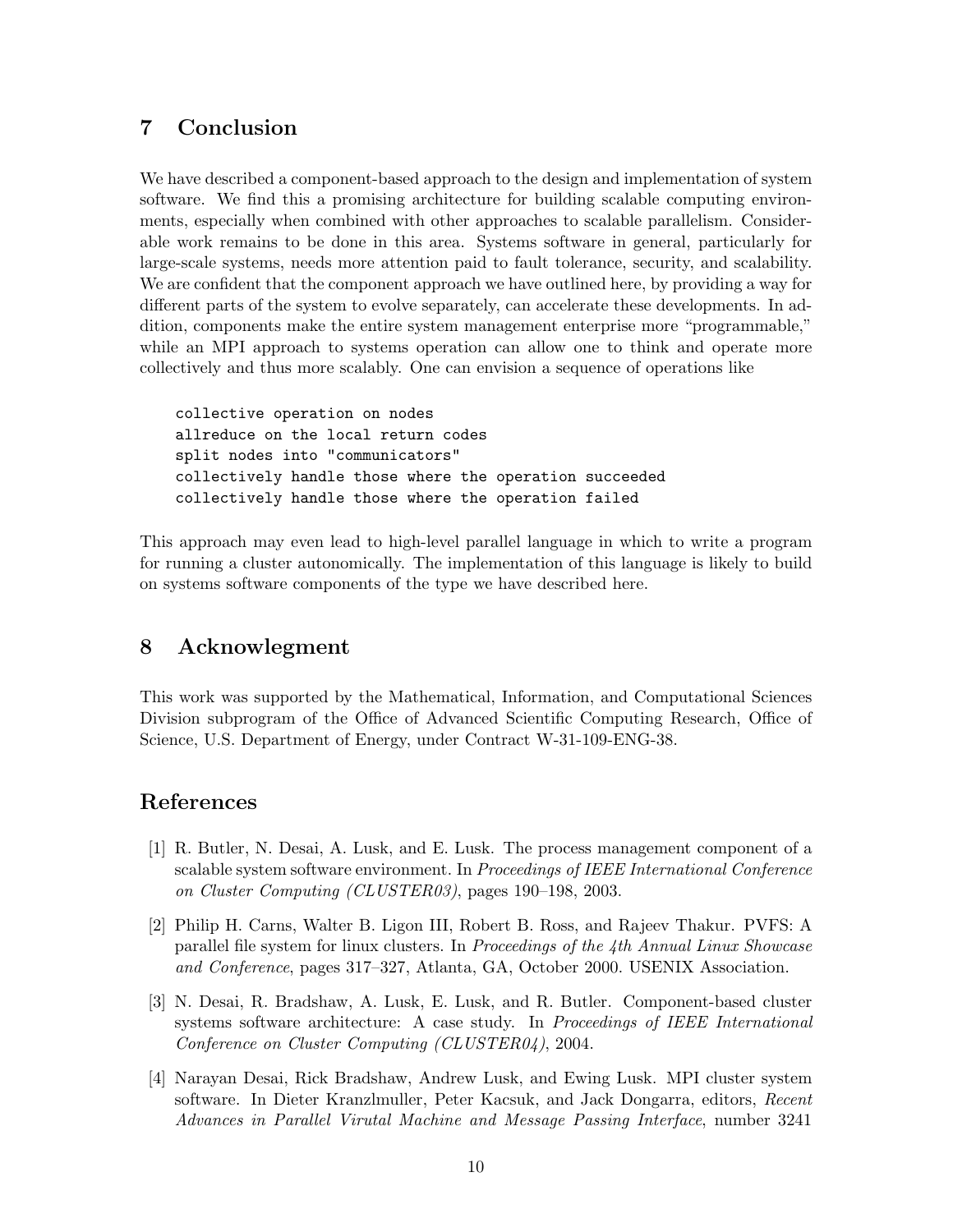<span id="page-10-0"></span>in Springer Lecture Notes in Computer Science, pages 277–286. Springer, 2004. 11th European PVM/MPI Users' Group Meeting.

- [5] Narayan Desai, Andrew Lusk, Rick Bradshaw, and Ewing Lusk. MPISH: A parallel shell for MPI programs. In Proceedings of the 1st Workshop on System Management Tools for Large-Scale Parallel Systems, 2005.
- [6] William Gropp, Steven Huss-Lederman, Andrew Lumsdaine, Ewing Lusk, Bill Nitzberg, William Saphir, and Marc Snir. MPI—The Complete Reference: Volume 2, The MPI-2 Extensions. MIT Press, Cambridge, MA, 1998.
- [7] HDF5. http://hdf.ncsa.uiuc.edu/HDF5/.
- [8] Erik Hendriks. BProc: The Beowulf distributed process space. In Proceedings of SC 2002, 2002.
- [9] J. Li, W.-K. Liao, A. Choudhary, R. Ross, R. Thakur, W. Gropp, and R. Latham. Parallel netCDF: A scientific high-performance I/O interface. Technical Report ANL/MCS-P1048-0503, Mathematics and Computer Science Division, Argonne National Laboratory, May 2003.
- [10] Load Sharing Facility (LSF). http://www.platform.com.
- [11] Greg Bruno Mason J. Katz, Philip M. Papadopoulos. Leveraging standard core technologies to programmatically build Linux cluster appliances. In Proceedings of IEEE International Conference on Cluster Computing (CLUSTER02), pages 47–53, 2002.
- [12] MPICH2. http://www.mcs.anl.gov/mpi/mpich2.
- [13] Emil Ong, Ewing Lusk, and William Gropp. Scalable Unix commands for parallel processors: A high-performance implementation. In Y. Cotronis and J. Dongarra, editors, Recent Advances in Parallel Virtual Machine and Message Passing Interface, volume 2131 of Lecture Notes in Computer Science, pages 410–418. Springer-Verlag, September 2001. 8th European PVM/MPI Users' Group Meeting.
- [14] OSCAR: Open source cluster application resource. http://oscar.sourceforge.net.
- [15] http://www.openpbs.org/.
- [16] PDSH:parallel distributed shell. <http://www.llnl.gov/linux/pdsh/pdsh.html>.
- [17] The Parallel Virtual File System, version 2. http://www.pvfs.org/pvfs2.
- [18] http://rsync.samba.org/.
- [19] http://www.scidac.org/ScalableSystems.
- [20] Clemens Szyperski. Component Software: Beyond Object-Oriented Programming. Addison-Wesley Longman Publishing Co., Inc., 2nd edition, 2002.

This report was prepared as an account of work sponsored by an agency of the United States Government. Neither the United States Government nor any agency thereof, nor The University of Chicago, nor any of their employees or officers, makes any warranty, express